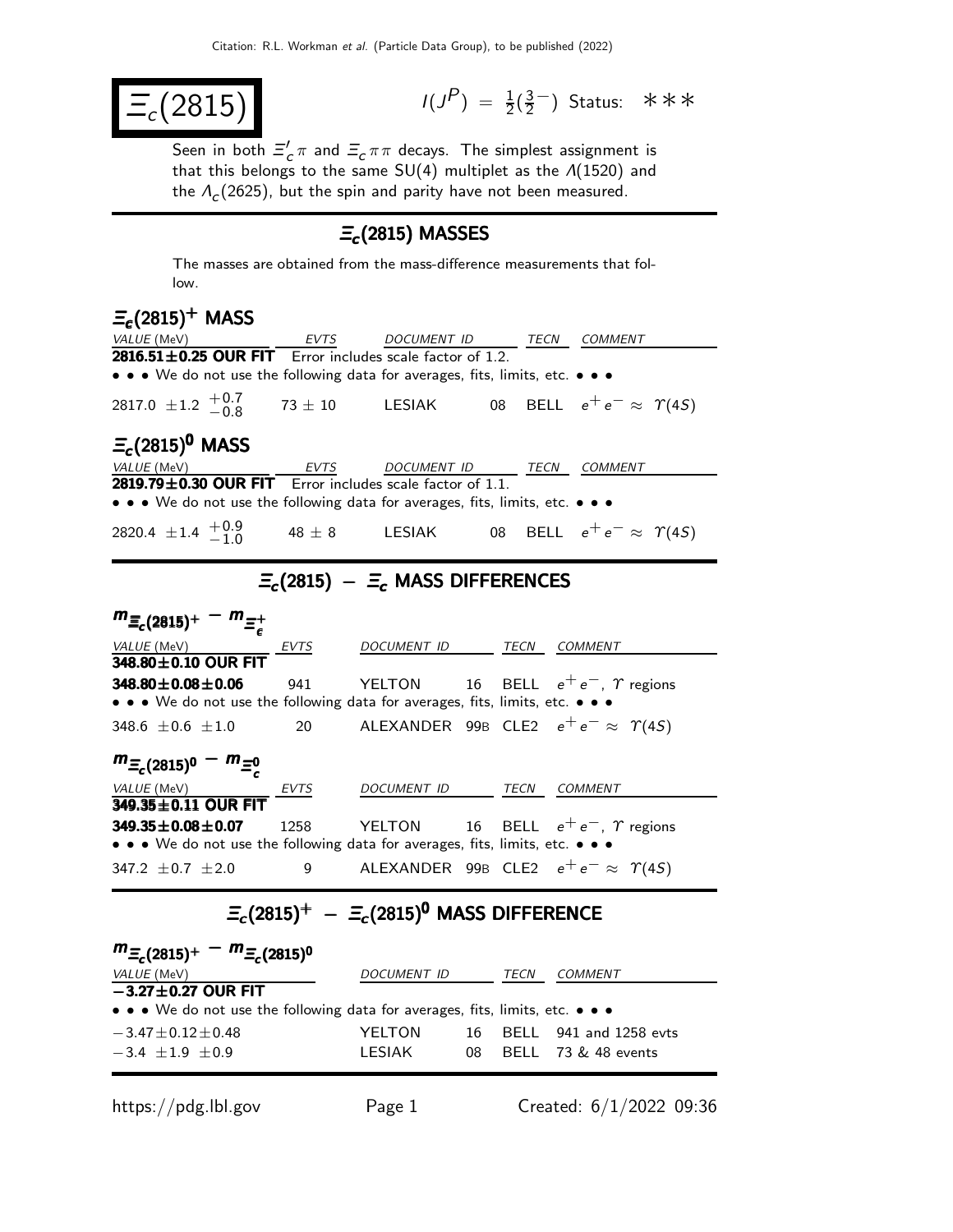#### $\Xi_c$ (2815) WIDTHS

| $E_c(2815)^+$ WIDTH                                                           |                       |      |                    |  |      |                                                  |  |  |
|-------------------------------------------------------------------------------|-----------------------|------|--------------------|--|------|--------------------------------------------------|--|--|
| VALUE (MeV) CL% EVTS                                                          |                       |      | DOCUMENT ID        |  | TECN | COMMENT                                          |  |  |
| $2.43 \pm 0.20 \pm 0.17$                                                      |                       | 941  | YELTON             |  |      | 16 BELL $e^+e^-$ , $\gamma$ regions              |  |  |
| • • • We do not use the following data for averages, fits, limits, etc. • • • |                       |      |                    |  |      |                                                  |  |  |
| < 3.5                                                                         | 90                    |      |                    |  |      | ALEXANDER 99B CLE2 $e^+e^- \approx \Upsilon(4S)$ |  |  |
|                                                                               | $\Xi_c(2815)^0$ WIDTH |      |                    |  |      |                                                  |  |  |
| CL% EVTS<br><i>VALUE</i> (MeV)                                                |                       |      | <b>DOCUMENT ID</b> |  | TECN | <i>COMMENT</i>                                   |  |  |
| $2.54 \pm 0.18 \pm 0.17$                                                      |                       | 1258 | YELTON             |  |      | 16 BELL $e^+e^-$ , $\gamma$ regions              |  |  |
| • • • We do not use the following data for averages, fits, limits, etc. • • • |                       |      |                    |  |      |                                                  |  |  |
| < 6.5                                                                         | 90                    |      |                    |  |      | ALEXANDER 99B CLE2 $e^+e^- \approx \Upsilon(45)$ |  |  |

#### $\Xi_c$ (2815) DECAY MODES

The  $\Xi_c \pi \pi$  modes are consistent with being entirely via  $\Xi_c (2645) \pi$ .

|              | Mode                                                                                           | Fraction $(\Gamma_i/\Gamma)$ |
|--------------|------------------------------------------------------------------------------------------------|------------------------------|
| $\Gamma_1$   | $\Xi_c^{\prime}$ $\pi$                                                                         | seen                         |
|              |                                                                                                | seen                         |
|              | $\begin{array}{cc} \Gamma_2 & \equiv_c (2645) \pi \\ \Gamma_3 & \equiv_c^0 \gamma \end{array}$ | seen                         |
| $\Gamma_{4}$ | $\Xi_c^+\gamma$                                                                                |                              |

| $\Gamma(\Xi'_{c}\pi)/\Gamma_{\rm total}$                                                                                                                                        |                                                  |    |                     |                                       | $\mathsf{\Gamma}_1/\mathsf{\Gamma}$  |
|---------------------------------------------------------------------------------------------------------------------------------------------------------------------------------|--------------------------------------------------|----|---------------------|---------------------------------------|--------------------------------------|
| <i>VALUE</i>                                                                                                                                                                    | <b>DOCUMENT ID</b>                               |    | TECN                | COMMENT                               |                                      |
| seen                                                                                                                                                                            | <b>YELTON</b>                                    | 16 | BELL                | $e^+e^-$ , $\gamma$ regions           |                                      |
| seen                                                                                                                                                                            | ALEXANDER 99B CLE2 $e^+e^- \approx \Upsilon(45)$ |    |                     |                                       |                                      |
| $\Gamma(\Xi_c(2645)\pi)/\Gamma_{\rm total}$                                                                                                                                     |                                                  |    |                     |                                       | $\Gamma_2/\Gamma$                    |
| <i>VALUE</i>                                                                                                                                                                    | <b>DOCUMENT ID</b>                               |    | TECN                | COMMENT                               |                                      |
| seen                                                                                                                                                                            | <b>YELTON</b>                                    | 16 |                     | BELL $e^+e^-$ , $\gamma$ regions      |                                      |
| seen                                                                                                                                                                            | <b>LESIAK</b>                                    |    |                     | 08 BELL $e^+e^- \approx \Upsilon(4S)$ |                                      |
| $\Gamma(\Xi_c^0 \gamma)/\Gamma(\Xi_c(2645)\pi)$                                                                                                                                 |                                                  |    |                     |                                       | $\Gamma_3/\Gamma_2$                  |
| <i>VALUE</i><br>EVTS                                                                                                                                                            | DOCUMENT ID TECN CHG COMMENT                     |    |                     |                                       |                                      |
| $0.41 \pm 0.05 \pm 0.03$<br>222                                                                                                                                                 | $1$ YELTON                                       |    |                     |                                       | 20 BELL 0 $e^+e^-$ at $\Upsilon(4S)$ |
| 1 Assumes B( $\Xi_c(2645)^+\rightarrow \Xi_c^0 \pi^+$ ) = 100%, which is the only strong decay of the                                                                           |                                                  |    |                     |                                       |                                      |
| $\Xi_c$ (2645) permitted in the available phase space. YELTON 20 measures B( $\Xi_c$ (2815) $^0\to$<br>$E_C^0(\gamma)/B(E_C(2815)^0 \to E_C(2645)^+\pi^- \to E_C^0\pi^+\pi^-).$ |                                                  |    |                     |                                       |                                      |
| $\Gamma(\Xi_c^+\gamma)/\Gamma(\Xi_c(2645)\pi)$                                                                                                                                  |                                                  |    |                     |                                       | $\Gamma_4/\Gamma_2$                  |
| <b>VALUE</b><br>CL%<br>90                                                                                                                                                       | DOCUMENT ID<br>$1$ YELTON                        |    | TECN<br><b>BELL</b> | CHG COMMENT                           | $+$ $e^+e^-$ at $\Upsilon(4S)$       |
| < 0.09                                                                                                                                                                          |                                                  | 20 |                     |                                       |                                      |